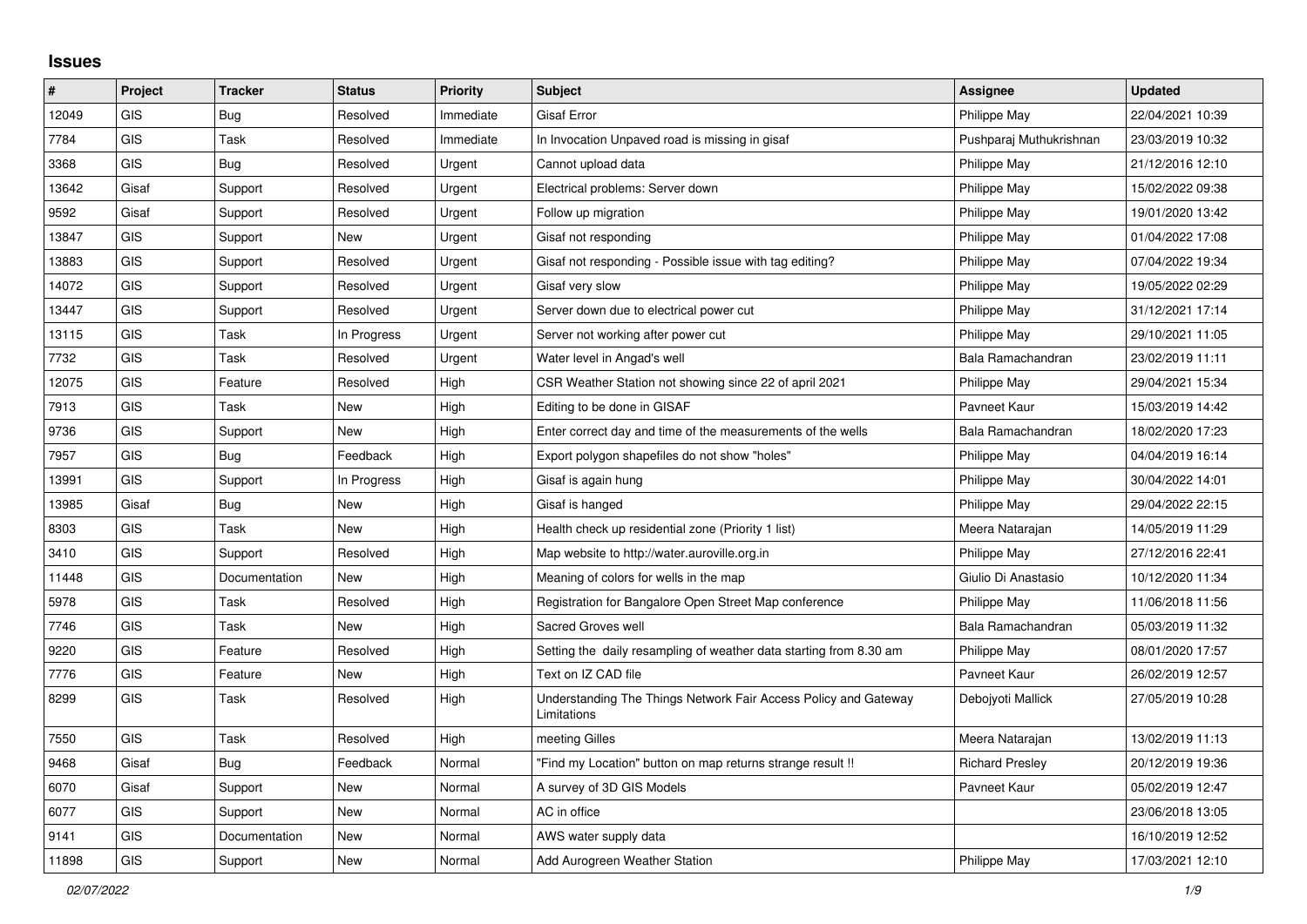| $\#$  | Project                                | <b>Tracker</b> | <b>Status</b> | Priority | <b>Subject</b>                                                    | Assignee            | <b>Updated</b>   |
|-------|----------------------------------------|----------------|---------------|----------|-------------------------------------------------------------------|---------------------|------------------|
| 6494  | <b>GIS</b>                             | Support        | Resolved      | Normal   | Add CC copyright on data                                          | Philippe May        | 31/08/2018 21:19 |
| 10948 | Gisaf                                  | Feature        | Resolved      | Normal   | Add WMS3 server capabilities (with pygeoapi)                      | Philippe May        | 14/09/2020 16:59 |
| 7725  | Geomatic<br>studio models<br>for Gisaf | Feature        | Resolved      | Normal   | Add a button for generating reports                               | Philippe May        | 25/02/2019 13:08 |
| 10741 | Gisaf                                  | Feature        | Resolved      | Normal   | Add a way for changing status of a feature, given its original id | Philippe May        | 16/09/2020 17:35 |
| 5033  | Gisaf                                  | Feature        | Resolved      | Normal   | Add an option to display a base line in the bar charts            | Philippe May        | 04/01/2018 01:09 |
| 12646 | Geomatic<br>studio models<br>for Gisaf | Feature        | New           | Normal   | Add and import new data from Johan for OFC                        | Philippe May        | 01/08/2021 19:46 |
| 10675 | Gisaf                                  | Feature        | Resolved      | Normal   | Add attribution on map                                            | Philippe May        | 04/07/2021 13:58 |
| 7711  | Geomatic<br>studio models<br>for Gisaf | Feature        | Resolved      | Normal   | Add fields to component types                                     | Philippe May        | 25/02/2019 13:06 |
| 7710  | Geomatic<br>studio models<br>for Gisaf | Feature        | Resolved      | Normal   | Add fields to the individual components                           | Philippe May        | 25/02/2019 13:07 |
| 7343  | <b>GIS</b>                             | Support        | Resolved      | Normal   | Add layer for locations                                           | Philippe May        | 02/02/2019 15:25 |
| 11497 | <b>GIS</b>                             | Support        | <b>New</b>    | Normal   | Add log book information to raingauges, etc                       | Giulio Di Anastasio | 21/12/2020 14:54 |
| 11441 | Geomatic<br>studio models<br>for Gisaf | Feature        | New           | Normal   | Add models for AVES                                               |                     | 07/12/2020 16:42 |
| 11678 | Geomatic<br>studio models<br>for Gisaf | Feature        | New           | Normal   | Add new models for AVES                                           | Philippe May        | 02/02/2021 12:13 |
| 7857  | <b>GIS</b>                             | Task           | <b>New</b>    | Normal   | Add new wells in gisaf                                            | Pavneet Kaur        | 08/03/2019 16:06 |
| 10920 | Gisaf                                  | Feature        | Resolved      | Normal   | Add option to display labels on the map                           | Philippe May        | 07/09/2020 11:54 |
| 7936  | Geomatic<br>studio models<br>for Gisaf | Task           | Resolved      | Normal   | Add the wastewater type to the origin                             | Philippe May        | 19/03/2019 23:56 |
| 7835  | <b>GIS</b>                             | Documentation  | Resolved      | Normal   | Adding and Using ESRI and other basemaps in QGIS.                 | Debojyoti Mallick   | 06/03/2019 13:01 |
| 9944  | Gisaf                                  | Feature        | Resolved      | Normal   | Admin: manage categories                                          | Philippe May        | 10/04/2020 12:06 |
| 10140 | Gisaf                                  | Bug            | New           | Normal   | Admin: sort out manager role                                      | Philippe May        | 19/05/2020 19:22 |
| 11907 | Gisaf                                  | Feature        | Resolved      | Normal   | Allow specific project list for custom models                     | Philippe May        | 19/03/2021 16:13 |
| 8384  | GIS                                    | Task           | Feedback      | Normal   | Applying Topology Rules to Basins using QGIS 3.6.*                | Debojyoti Mallick   | 12/06/2019 16:43 |
| 11506 | GIS                                    | Documentation  | New           | Normal   | Article on wells levels graphs                                    | Philippe May        | 21/12/2020 16:41 |
| 9510  | Gisaf                                  | Feature        | Resolved      | Normal   | Automatically resample to daily when there's too much data        | Philippe May        | 01/01/2020 14:12 |
| 10123 | Gisaf                                  | <b>Bug</b>     | Resolved      | Normal   | Basket Upload: store not saved                                    | Philippe May        | 19/05/2020 17:36 |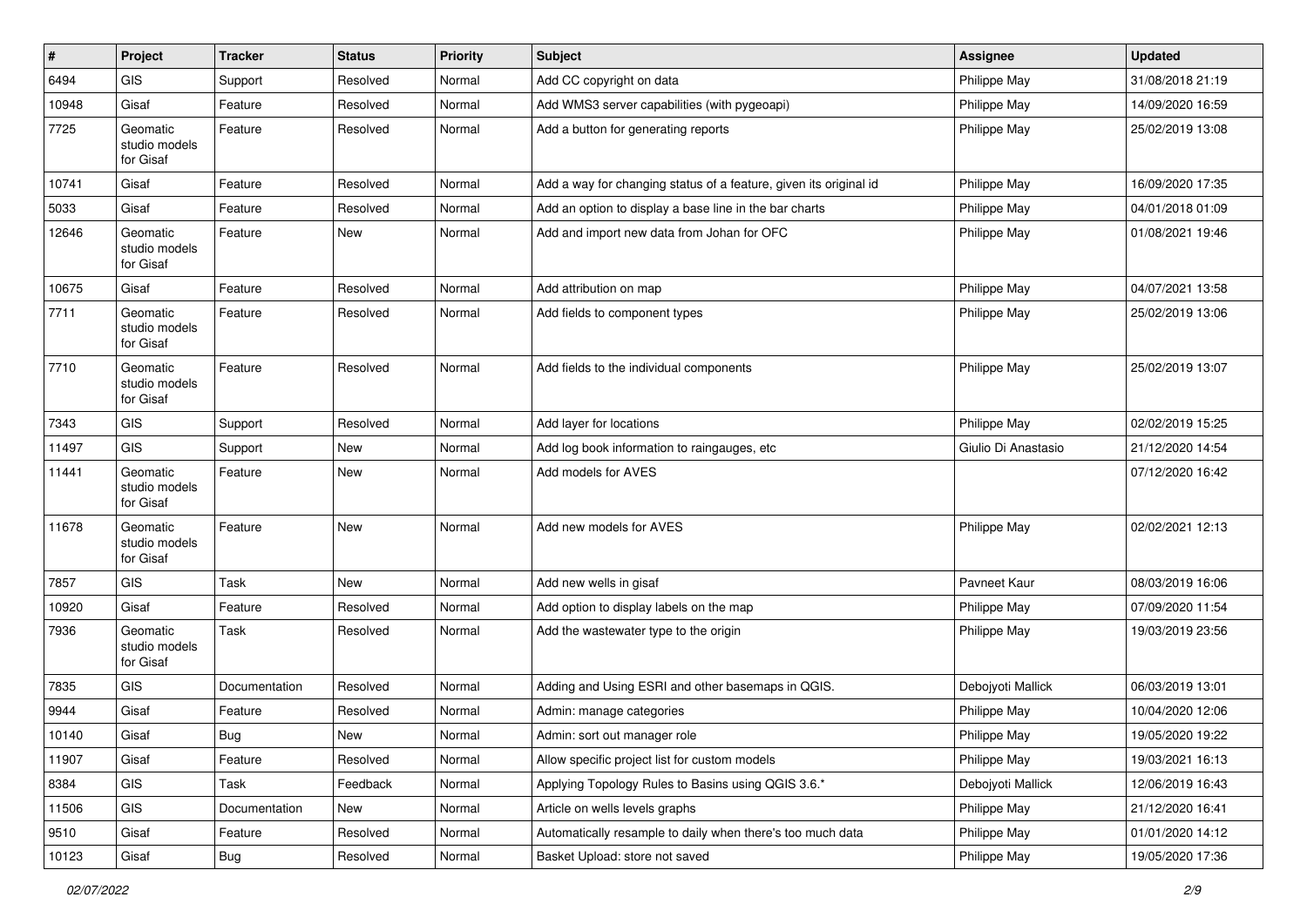| #     | Project                                | <b>Tracker</b> | <b>Status</b> | Priority | <b>Subject</b>                                                                      | <b>Assignee</b>         | <b>Updated</b>   |
|-------|----------------------------------------|----------------|---------------|----------|-------------------------------------------------------------------------------------|-------------------------|------------------|
| 7836  | GIS                                    | Task           | <b>New</b>    | Normal   | Bobby well missing                                                                  | Pavneet Kaur            | 15/03/2019 15:04 |
| 11329 | <b>GIS</b>                             | Feature        | <b>New</b>    | Normal   | <b>Boundary Stones Updation</b>                                                     | Giulio Di Anastasio     | 12/11/2020 18:03 |
| 11457 | Gisaf                                  | Support        | Resolved      | Normal   | Building Shed and Retaining Walls are not showing in a map                          | Philippe May            | 14/12/2020 19:52 |
| 7839  | <b>GIS</b>                             | Task           | Resolved      | Normal   | Bush vs Bush Area - mismatch                                                        | Pushparaj Muthukrishnan | 23/03/2019 10:30 |
| 11486 | <b>GIS</b>                             | Feature        | <b>New</b>    | Normal   | Button Labels for wells details                                                     | Philippe May            | 21/12/2020 10:26 |
| 13132 | <b>GIS</b>                             | Bug            | Resolved      | Normal   | CSR Weather station missing data 28 nd 29 Otober 2021                               | Philippe May            | 06/11/2021 12:20 |
| 8763  | <b>GIS</b>                             | Bug            | <b>New</b>    | Normal   | Calculation of Run-off volume and Vegetation classification                         |                         | 05/08/2019 11:16 |
| 8762  | <b>GIS</b>                             | Documentation  | <b>New</b>    | Normal   | Calculation of Run-off volume and Vegetation classification                         |                         | 05/08/2019 17:07 |
| 7554  | <b>GIS</b>                             | <b>Bug</b>     | Resolved      | Normal   | Cannot auto import points for project RZ                                            | Philippe May            | 04/02/2019 16:31 |
| 10728 | Gisaf                                  | Bug            | Resolved      | Normal   | Cannot download CSV for values                                                      | Philippe May            | 03/08/2020 15:49 |
| 10360 | Gisaf                                  | Bug            | Resolved      | Normal   | Cannot import survey: accuracy issue                                                | Philippe May            | 17/06/2020 01:29 |
| 7243  | <b>GIS</b>                             | Bug            | Resolved      | Normal   | Cannot view well level for some well                                                | Bala Ramachandran       | 11/12/2018 15:21 |
| 8262  | <b>GIS</b>                             | Feature        | <b>New</b>    | Normal   | Change points into MISTAKES for updated cycle path and MM fence                     | Pushparaj Muthukrishnan | 09/05/2019 14:59 |
| 10740 | Gisaf                                  | Bug            | Resolved      | Normal   | Change status: issue with projection system                                         | Philippe May            | 17/09/2020 14:34 |
| 7530  | <b>GIS</b>                             | Task           | <b>New</b>    | Normal   | Check the paint of the piezo boxes                                                  | Bala Ramachandran       | 02/02/2019 11:34 |
| 8504  | <b>GIS</b>                             | Support        | Resolved      | Normal   | Clean data from the weather station                                                 | Philippe May            | 04/07/2019 17:05 |
| 8060  | <b>GIS</b>                             | Feature        | Resolved      | Normal   | Compilation of data on wells including elevation and CF (correction Factor)         | Debojyoti Mallick       | 13/05/2019 15:56 |
| 13597 | <b>GIS</b>                             | Feature        | <b>New</b>    | Normal   | Courage well: tags to add after publishing                                          | Giulio Di Anastasio     | 03/02/2022 17:14 |
| 6954  | <b>GIS</b>                             | Support        | Resolved      | Normal   | Create a VM for DB                                                                  | Philippe May            | 10/11/2018 16:02 |
| 6990  | <b>GIS</b>                             | Support        | Resolved      | Normal   | Create a VM for Notebooks                                                           | Philippe May            | 10/11/2018 15:57 |
| 13968 | Geomatic<br>studio models<br>for Gisaf | Feature        | Resolved      | Normal   | Create layers and all for the LB records                                            | Philippe May            | 28/04/2022 17:18 |
| 7651  | <b>GIS</b>                             | Task           | New           | Normal   | Create the Proposed shapefile layers                                                | Pavneet Kaur            | 13/02/2019 15:44 |
| 8096  | Geomatic<br>studio models<br>for Gisaf | Task           | Resolved      | Normal   | Creating a Gkpg/shp for elevation points in Basins with category as an<br>attribute | Philippe May            | 24/05/2019 16:57 |
| 9127  | GIS                                    | Task           | Resolved      | Normal   | Cross check                                                                         | Bala Ramachandran       | 20/11/2019 12:32 |
| 7789  | <b>GIS</b>                             | Task           | <b>New</b>    | Normal   | Cross check Johnny's well id 54 EGB007 - DEPTH is not correct in Harvest<br>data    | l Giulio Di Anastasio   | 27/02/2019 16:58 |
| 10337 | Gisaf                                  | Bug            | Resolved      | Normal   | Custom layers with a "status" column not displayed on the map                       | Philippe May            | 13/06/2020 17:36 |
| 11685 | <b>GIS</b>                             | Documentation  | <b>New</b>    | Normal   | Daily resampling of rainfall in CSR Weather Station - How is it calculated          | Giulio Di Anastasio     | 04/02/2021 11:14 |
| 12714 | Gisaf                                  | Feature        | <b>New</b>    | Normal   | Dana well correction factor changed                                                 | Giulio Di Anastasio     | 21/09/2021 12:57 |
| 11577 | Gisaf                                  | Feature        | Resolved      | Normal   | Dashboard: multiple sections per page                                               | Philippe May            | 27/01/2021 12:37 |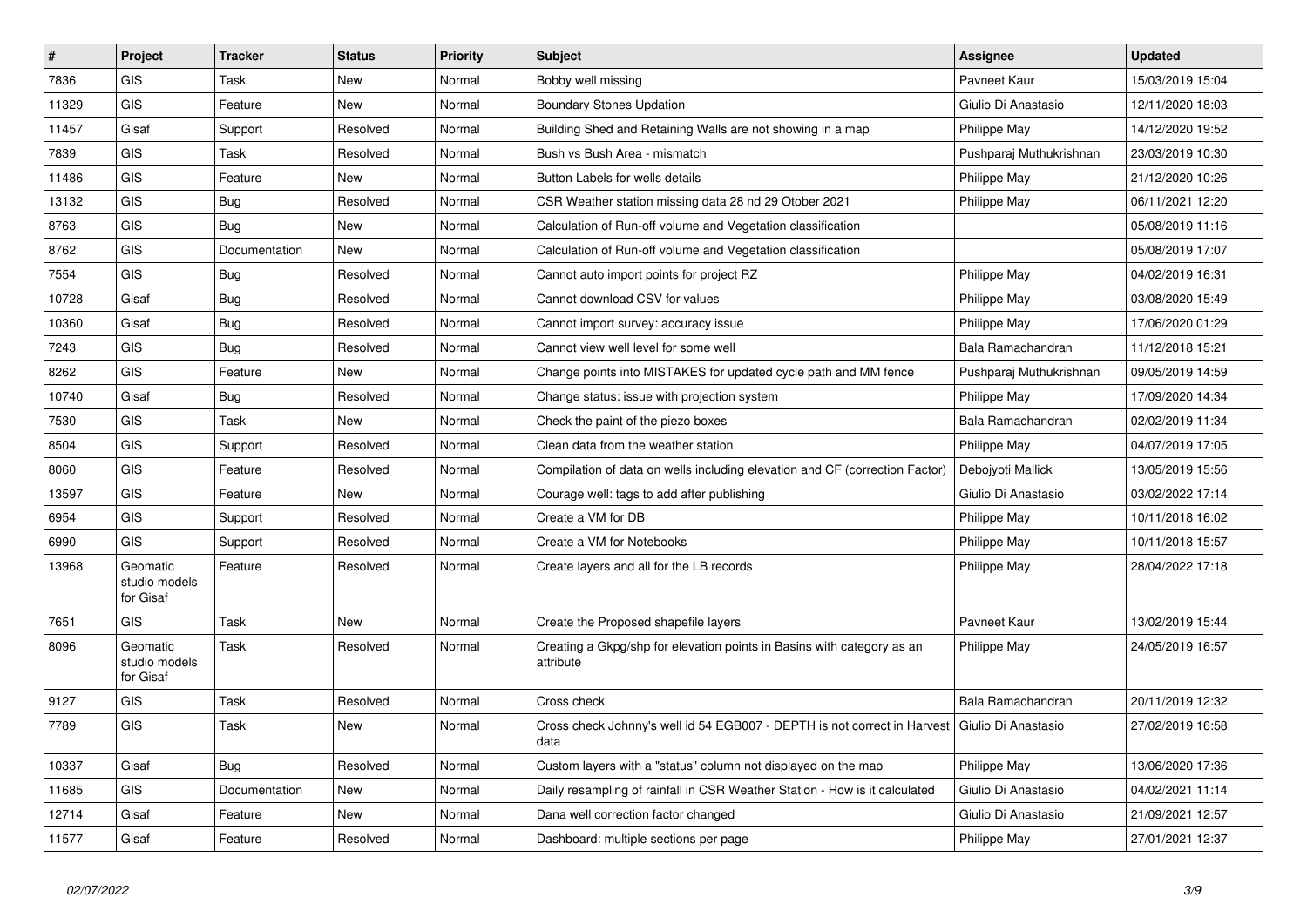| $\#$  | Project    | <b>Tracker</b> | <b>Status</b> | <b>Priority</b> | <b>Subject</b>                                                                                        | <b>Assignee</b>     | <b>Updated</b>   |
|-------|------------|----------------|---------------|-----------------|-------------------------------------------------------------------------------------------------------|---------------------|------------------|
| 8567  | <b>GIS</b> | Task           | <b>New</b>    | Normal          | Delaunay 2D and 3D triangulation using catchment points and their<br>elevations                       | Debojyoti Mallick   | 03/07/2019 11:44 |
| 9735  | <b>GIS</b> | Documentation  | <b>New</b>    | Normal          | Disciplane farm well: wrong depth                                                                     | Bala Ramachandran   | 18/02/2020 17:15 |
| 7645  | <b>GIS</b> | Documentation  | <b>New</b>    | Normal          | Documentation of health checks                                                                        |                     | 18/02/2019 09:24 |
| 9538  | Gisaf      | Feature        | <b>New</b>    | Normal          | Download shapefile of raw survey points facility - TO BE REMOVED?                                     | Philippe May        | 07/01/2020 14:35 |
| 7698  | <b>GIS</b> | Task           | New           | Normal          | EC & pH meter                                                                                         | Meera Natarajan     | 20/02/2019 10:01 |
| 10180 | Gisaf      | Bug            | Resolved      | Normal          | Error importing Johan's shapefile                                                                     | Philippe May        | 27/05/2020 15:34 |
| 11691 | Gisaf      | Support        | Resolved      | Normal          | Error on when importing geopackage                                                                    | Selvarani C         | 18/03/2021 11:28 |
| 7584  | Gisaf      | <b>Bug</b>     | In Progress   | Normal          | Error with large integers (graphql)                                                                   | <b>Philippe May</b> | 20/09/2019 10:52 |
| 10344 | Gisaf      | Bug            | New           | Normal          | Error: No accuracy defined for surveyor Eric Chacra - Baraka and<br>equipment {file.equipment}        | Giulio Di Anastasio | 16/06/2020 04:27 |
| 13106 | Gisaf      | Support        | <b>New</b>    | Normal          | Errors                                                                                                | Bala Ramachandran   | 27/10/2021 17:02 |
| 13107 | Gisaf      | Support        | <b>New</b>    | Normal          | Errors                                                                                                | Bala Ramachandran   | 27/10/2021 19:31 |
| 11715 | <b>GIS</b> | Support        | <b>New</b>    | Normal          | Evaluation of Pastas as an data analysis tool for well levels                                         | Giulio Di Anastasio | 08/02/2021 12:01 |
| 10819 | Gisaf      | Bug            | Resolved      | Normal          | Evergreen well : popup showing "null" instead of location, status, type                               | Philippe May        | 23/08/2020 23:44 |
| 9465  | Gisaf      | Bug            | Resolved      | Normal          | Export plots to PNG missing axis labels                                                               | Philippe May        | 08/01/2020 11:35 |
| 10125 | Gisaf      | Bug            | Resolved      | Normal          | Feature with Status other than existing, not showing in the map (example:<br>future building outline) | Philippe May        | 20/05/2020 04:05 |
| 9036  | Gisaf      | <b>Bug</b>     | Resolved      | Normal          | Fix login indicator                                                                                   | Philippe May        | 03/10/2019 15:15 |
| 10170 | <b>GIS</b> | Bug            | <b>New</b>    | Normal          | Fix logout                                                                                            |                     | 23/05/2020 16:48 |
| 8231  | Gisaf      | Bug            | Resolved      | Normal          | Fix status in table definition of new categories                                                      | Philippe May        | 03/05/2019 17:26 |
| 10862 | <b>GIS</b> | Bug            | <b>New</b>    | Normal          | Fix the issues resulted from import point bug                                                         | Philippe May        | 05/09/2020 15:11 |
| 10182 | Gisaf      | Feature        | Resolved      | Normal          | Function to change status of surveyed features                                                        | Philippe May        | 15/07/2020 15:10 |
| 9534  | Gisaf      | Feature        | Resolved      | Normal          | GeoJson store: systematically use geodataframes                                                       | Philippe May        | 07/01/2020 16:51 |
| 11081 | Gisaf      | Support        | New           | Normal          | Gisaf doesn't allowed multiple reconciliation                                                         | <b>Philippe May</b> | 01/10/2020 15:00 |
| 13202 | Gisaf      | Support        | Resolved      | Normal          | Gisaf is showing error                                                                                | Philippe May        | 12/11/2021 12:59 |
| 13952 | Gisaf      | Support        | Resolved      | Normal          | Gisaf isn't Connecting                                                                                | <b>Philippe May</b> | 25/04/2022 11:27 |
| 13681 | Gisaf      | Support        | Resolved      | Normal          | Gisaf isn't Connecting                                                                                | Philippe May        | 19/02/2022 11:01 |
| 13763 | <b>GIS</b> | Support        | Resolved      | Normal          | Gisaf not responding                                                                                  | Philippe May        | 11/03/2022 13:03 |
| 7527  | Gisaf      | Feature        | Resolved      | Normal          | Give an option to resample data for graphs (eg. rain gauge)                                           | Philippe May        | 07/03/2019 16:24 |
| 10991 | Gisaf      | Bug            | New           | Normal          | Graph of Average rainfall by month in Dashboard - limited viewing area<br>when zooming in             | Philippe May        | 17/09/2020 14:49 |
| 8669  | Gisaf      | Feature        | Resolved      | Normal          | Groups of map layers                                                                                  | Philippe May        | 26/07/2019 10:51 |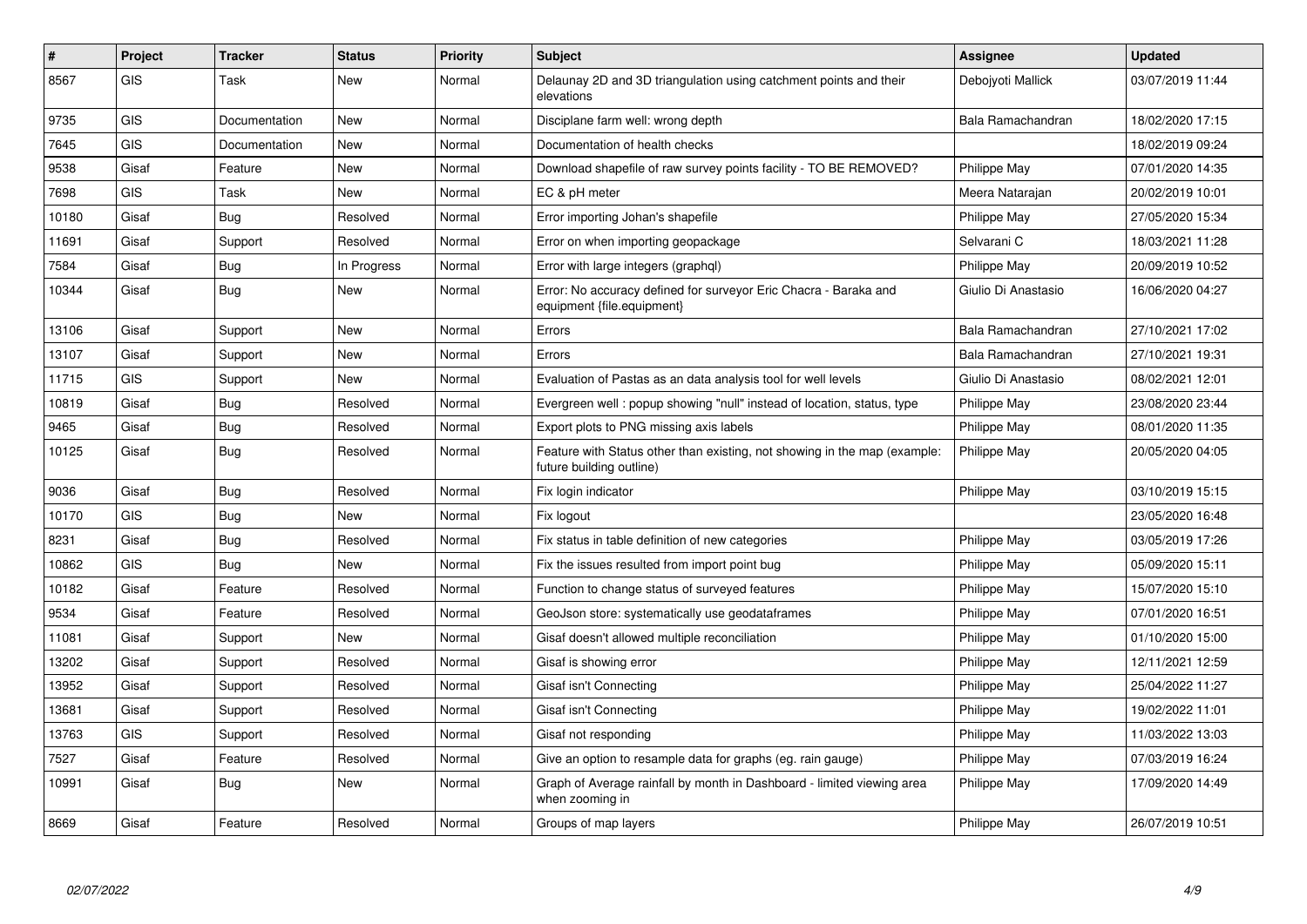| #     | <b>Project</b>                         | <b>Tracker</b> | <b>Status</b> | <b>Priority</b> | <b>Subject</b>                                                                                   | <b>Assignee</b>     | <b>Updated</b>   |
|-------|----------------------------------------|----------------|---------------|-----------------|--------------------------------------------------------------------------------------------------|---------------------|------------------|
| 7696  | Geomatic<br>studio models<br>for Gisaf | Feature        | Resolved      | Normal          | HT Cables shapefile from Johan                                                                   | Philippe May        | 25/02/2019 18:54 |
| 8016  | GIS                                    | Task           | New           | Normal          | Handling Exception in Python Scripts, Logging and Creating and<br>Publishing to a Git Repository | Debojyoti Mallick   | 03/05/2019 11:14 |
| 7858  | <b>GIS</b>                             | Task           | New           | Normal          | Harvest data of wells to be entered in Gisaf                                                     | Pavneet Kaur        | 08/03/2019 16:07 |
| 7643  | <b>GIS</b>                             | Task           | <b>New</b>    | Normal          | Health check-up in the RZ                                                                        | Meera Natarajan     | 18/02/2019 09:25 |
| 7120  | GIS                                    | Support        | In Progress   | Normal          | High CPU usage on the server (dom0)                                                              | Philippe May        | 26/02/2019 13:10 |
| 10149 | Gisaf                                  | <b>Bug</b>     | Resolved      | Normal          | Import basket: fix authorization auto import                                                     | Philippe May        | 09/06/2020 23:09 |
| 10830 | Gisaf                                  | Bug            | Resolved      | Normal          | Import issue with raw survey points                                                              | Philippe May        | 30/08/2020 14:45 |
| 11933 | Gisaf                                  | Support        | Resolved      | Normal          | Importing Error                                                                                  |                     | 30/03/2021 14:55 |
| 13090 | Gisaf                                  | Support        | Resolved      | Normal          | Importing error in new admin                                                                     | Philippe May        | 28/10/2021 11:00 |
| 8787  | <b>GIS</b>                             | Support        | New           | Normal          | In Wastless P49 points are in text, we can't able to upload in gsaf                              | Giulio Di Anastasio | 13/08/2019 17:10 |
| 7813  | Gisaf                                  | Documentation  | Resolved      | Normal          | Including credits for ESRI basemap (Sat, Highways, Labels)                                       | Philippe May        | 05/03/2019 12:39 |
| 9119  | GIS                                    | Task           | Resolved      | Normal          | Individual/community well data                                                                   | Meera Natarajan     | 23/10/2019 11:16 |
| 7763  | <b>GIS</b>                             | Feature        | Feedback      | Normal          | Infrastructure: migrate old-admin to the same server than gisaf                                  | Philippe May        | 25/02/2019 11:11 |
| 7853  | GIS                                    | Support        | New           | Normal          | Install OpenDroneMap and WebODM                                                                  | Philippe May        | 09/05/2019 15:57 |
| 7402  | GIS                                    | Support        | New           | Normal          | Integrate data from well probes                                                                  | Philippe May        | 10/01/2019 11:12 |
| 10014 | Gisaf                                  | Feature        | Resolved      | Normal          | Interity checks                                                                                  | Philippe May        | 19/05/2020 19:23 |
| 6769  | <b>GIS</b>                             | Support        | In Progress   | Normal          | Issue in the DXF conversion                                                                      | Pavneet Kaur        | 04/10/2018 15:00 |
| 5974  | Gisaf                                  | Bug            | Resolved      | Normal          | Issues in uploading readings into GISAF using interface                                          | Philippe May        | 06/02/2019 09:25 |
| 13445 | GIS                                    | Support        | New           | Normal          | Jupyter notebook for rnoff calculation: kernel not connecting                                    | Giulio Di Anastasio | 03/02/2022 17:22 |
| 12688 | Gisaf                                  | Support        | Resolved      | Normal          | Layers are not visible                                                                           | Philippe May        | 10/08/2021 10:03 |
| 10979 | Gisaf                                  | <b>Bug</b>     | Resolved      | Normal          | Line work import: no geometries?                                                                 | Selvarani C         | 17/09/2020 01:08 |
| 10407 | Gisaf                                  | <b>Bug</b>     | Resolved      | Normal          | Live layer DXF export: missing reprojection                                                      | Philippe May        | 23/06/2020 04:24 |
| 9563  | Gisaf                                  | Feature        | Resolved      | Normal          | Live layers: add option to link to a map feature                                                 | Philippe May        | 12/01/2020 22:22 |
| 13125 | Gisaf                                  | Bug            | Resolved      | Normal          | Live layers: error with no detail shown                                                          | Philippe May        | 01/11/2021 19:06 |
| 9789  | Gisaf                                  | Feature        | New           | Normal          | Login: put in a dialog                                                                           | Philippe May        | 28/02/2020 04:28 |
| 10306 | Gisaf                                  | Bug            | Resolved      | Normal          | Logout not working                                                                               | Philippe May        | 11/06/2020 12:13 |
| 7156  | GIS                                    | Support        | Resolved      | Normal          | Make server boot again                                                                           | Philippe May        | 05/02/2019 11:13 |
| 9519  | Gisaf                                  | Bug            | Resolved      | Normal          | Map info: fix icons                                                                              | Philippe May        | 02/01/2020 13:11 |
| 10400 | Gisaf                                  | Bug            | Resolved      | Normal          | Map search: works only once                                                                      | Philippe May        | 24/06/2020 12:05 |
| 9602  | Gisaf                                  | <b>Bug</b>     | Resolved      | Normal          | Map: ability to cancel download                                                                  | Philippe May        | 20/01/2020 18:32 |
| 8630  | Gisaf                                  | Feature        | Resolved      | Normal          | Map: add option for filter with status                                                           | Philippe May        | 10/07/2019 16:49 |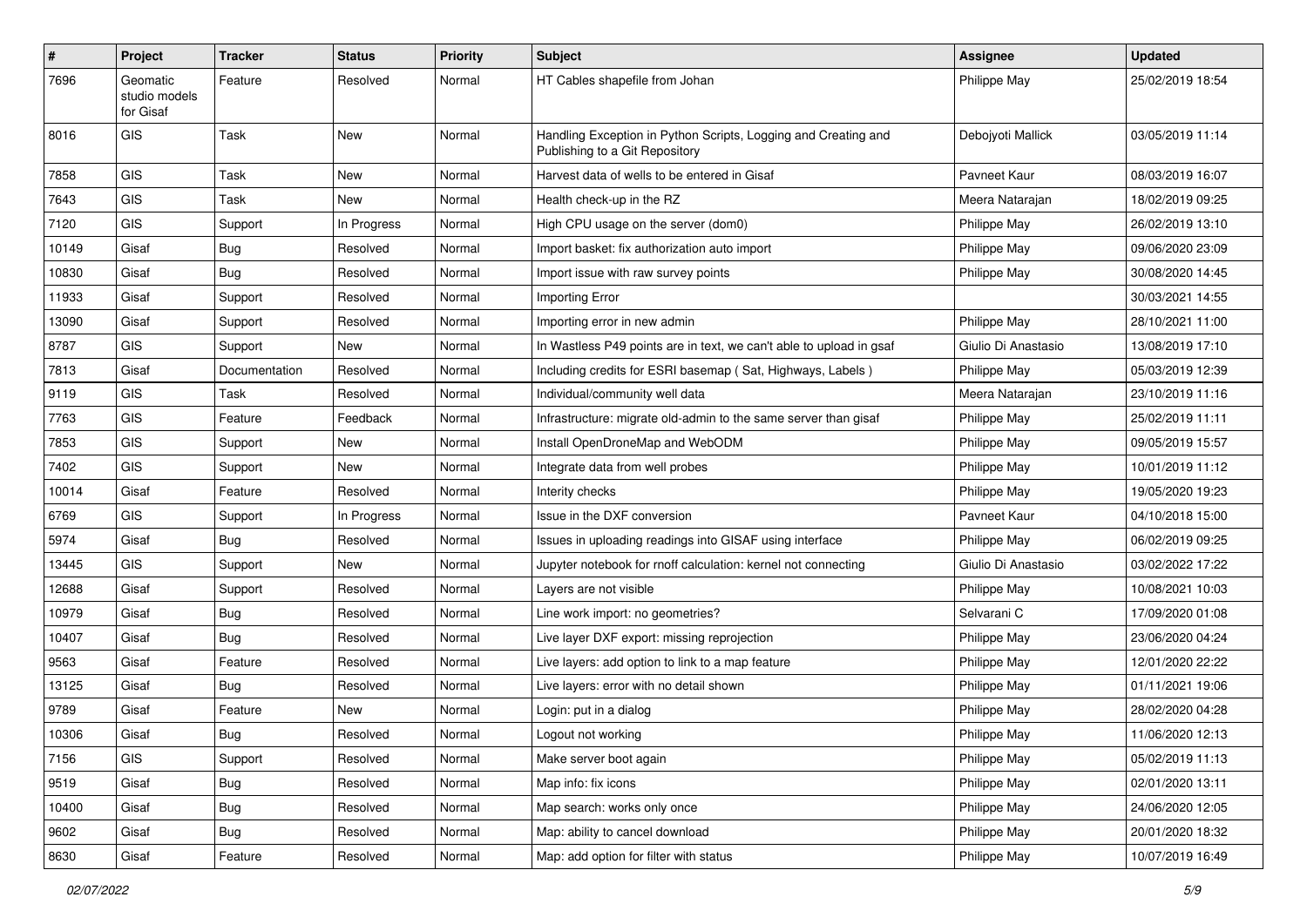| #     | Project    | <b>Tracker</b> | <b>Status</b> | <b>Priority</b> | Subject                                                                                                      | <b>Assignee</b>         | <b>Updated</b>   |
|-------|------------|----------------|---------------|-----------------|--------------------------------------------------------------------------------------------------------------|-------------------------|------------------|
| 9516  | Gisaf      | Feature        | Resolved      | Normal          | Map: add option to grab link to the selected feature                                                         | Philippe May            | 02/01/2020 15:42 |
| 9603  | Gisaf      | <b>Bug</b>     | New           | Normal          | Map: clean memory after removing layer                                                                       | Philippe May            | 20/01/2020 13:05 |
| 8756  | Gisaf      | Bug            | Resolved      | Normal          | Map: handle errors when layers (eg, in base maps) don't actually exist                                       | Philippe May            | 02/08/2019 16:40 |
| 13901 | GIS        | <b>Bug</b>     | <b>New</b>    | Normal          | Map: style of the category with status 'E' is always applied                                                 | Philippe May            | 12/04/2022 11:01 |
| 12491 | Gisaf      | Feature        | Resolved      | Normal          | Measure distances on the map                                                                                 | Philippe May            | 11/07/2021 11:51 |
| 10536 | Gisaf      | Feature        | Resolved      | Normal          | Migrate PlottableModel.Actions.download csv value to plugins                                                 | Philippe May            | 15/07/2020 15:07 |
| 12895 | GIS        | Support        | Resolved      | Normal          | Migrate backups to Bung                                                                                      | Philippe May            | 12/11/2021 00:36 |
| 13068 | GIS        | Support        | Resolved      | Normal          | Migrate gisaf VM to bullseye                                                                                 | Philippe May            | 25/10/2021 17:28 |
| 13258 | Gisaf      | Bug            | Resolved      | Normal          | Missing data from AmbientWeather weather stations                                                            | Philippe May            | 21/11/2021 16:50 |
| 10829 | Gisaf      | Bug            | Resolved      | Normal          | Missing symbols                                                                                              | Philippe May            | 24/08/2020 12:34 |
| 12850 | <b>GIS</b> | Support        | New           | Normal          | Mistakenly deleted ticket about PgAdmin                                                                      | Giulio Di Anastasio     | 08/09/2021 12:50 |
| 14090 | GIS        | Feature        | Resolved      | Normal          | Move to SDDs after failure of one HDD in the RAID array of the domUs                                         | Philippe May            | 27/05/2022 16:28 |
| 10214 | Gisaf      | Support        | <b>New</b>    | Normal          | <b>Multiple Reconciliations</b>                                                                              | Philippe May            | 27/05/2020 16:12 |
| 13822 | <b>GIS</b> | Support        | Feedback      | Normal          | Need a Login id and password to a Gisaf for entering the tag value.                                          | Pushparaj Muthukrishnan | 27/03/2022 16:47 |
| 13805 | Gisaf      | <b>Bug</b>     | Resolved      | Normal          | Need to learn how to use tags on survey features                                                             | Giulio Di Anastasio     | 23/03/2022 23:03 |
| 10539 | Gisaf      | Bug            | Resolved      | Normal          | New basket admin: the metadata (surveyor, etc) aren't populated from raw<br>points when importing shapefiles | Philippe May            | 15/07/2020 15:02 |
| 10289 | Gisaf      | Bug            | Resolved      | Normal          | New basket: cannot import raingauge Excel sheet                                                              | Philippe May            | 11/06/2020 12:17 |
| 13766 | Gisaf      | Bug            | New           | Normal          | OGCAPI: make async                                                                                           | Philippe May            | 11/03/2022 14:39 |
| 7795  | <b>GIS</b> | Support        | New           | Normal          | Open SOurce software tutorials on water management from youtube -<br>Hatari Labs                             | Pavneet Kaur            | 12/03/2019 16:33 |
| 10151 | <b>GIS</b> | Feature        | Resolved      | Normal          | PG ADMIN installation on server                                                                              | Philippe May            | 23/05/2020 12:04 |
| 11886 | Gisaf      | Support        | Resolved      | Normal          | Pandas resample deprecation warning                                                                          | Philippe May            | 16/03/2021 12:49 |
| 9483  | Gisaf      | Support        | New           | Normal          | Performance: writing gpkg is slower than shapefiles                                                          | Philippe May            | 08/01/2020 11:15 |
| 9493  | Gisaf      | Bug            | Resolved      | Normal          | Plotly png download resize frame                                                                             | Philippe May            | 26/12/2019 16:37 |
| 10213 | Gisaf      | Bug            | Resolved      | Normal          | Point showing in the reconciliation pop-up but error while reconciling                                       | Philippe May            | 26/06/2020 14:37 |
| 10153 | <b>GIS</b> | Support        | Resolved      | Normal          | Postgis access for Selvarani in QGis                                                                         | Philippe May            | 23/05/2020 12:05 |
| 7578  | <b>GIS</b> | Task           | New           | Normal          | Preparation regarding the meeting with gilles                                                                | Dorian Nadaud           | 06/02/2019 16:08 |
| 7724  | GIS        | Task           | New           | Normal          | Publish CZ and IDZ- Water Project> on Gisaf                                                                  | Pavneet Kaur            | 15/03/2019 14:55 |
| 11966 | Gisaf      | Support        | New           | Normal          | <b>QGIS Graphical Modeler</b>                                                                                | Giulio Di Anastasio     | 16/04/2021 13:09 |
| 7814  | GIS        | Task           | Resolved      | Normal          | RTK coordinates of Drone targets                                                                             | Pushparaj Muthukrishnan | 03/05/2019 11:35 |
| 10364 | Gisaf      | Support        | New           | Normal          | Reconcile the reconciliations                                                                                | Philippe May            | 17/06/2020 17:27 |
| 11260 | Gisaf      | Support        | Resolved      | Normal          | Reconciliation is not happening                                                                              |                         | 03/11/2020 11:32 |
| 10196 | GIS        | Documentation  | New           | Normal          | Reconciliation of points in tables not at raw level.(Polygon,Line)                                           | Giulio Di Anastasio     | 26/05/2020 14:37 |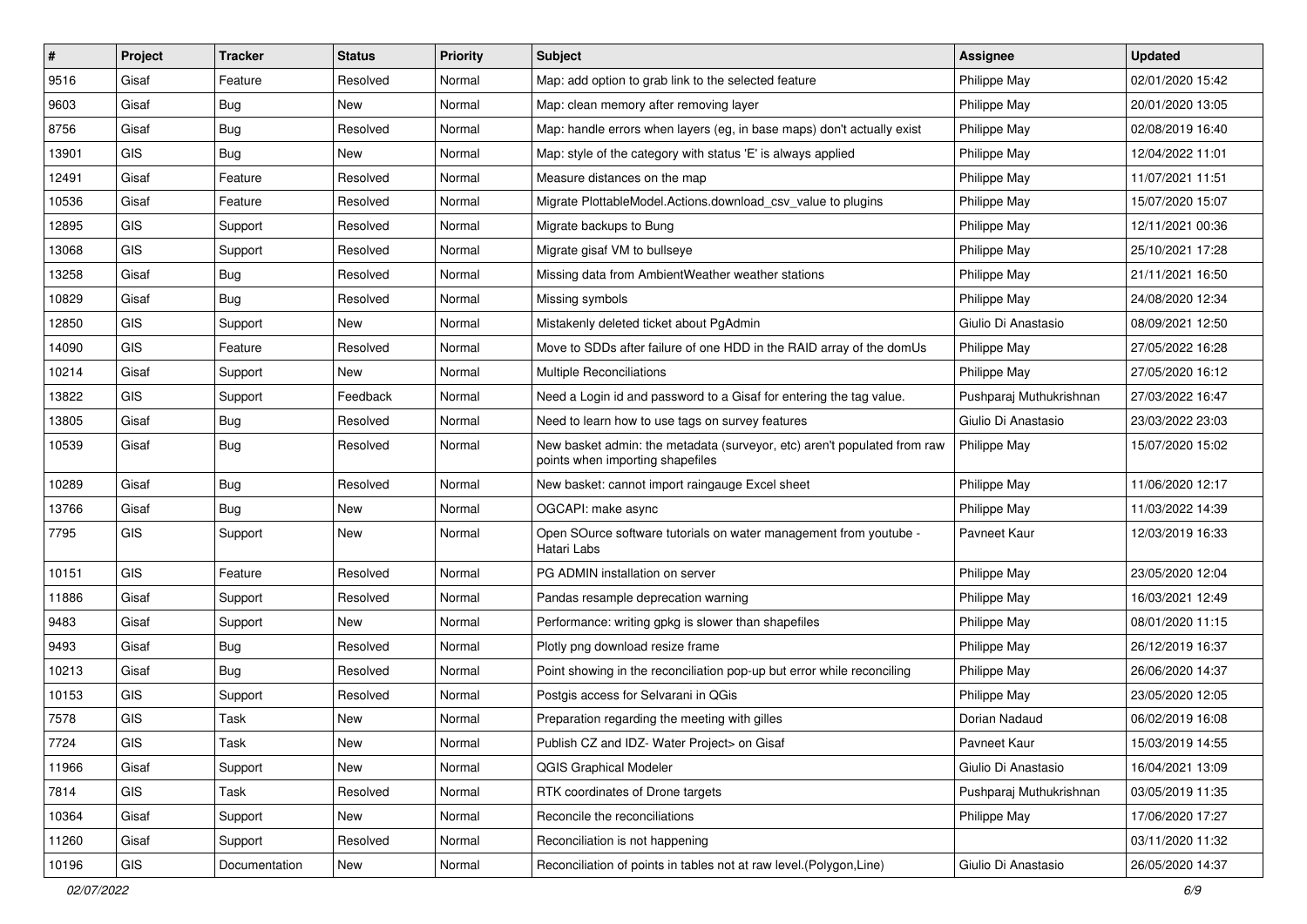| #     | Project                                | <b>Tracker</b> | <b>Status</b> | Priority | Subject                                                                              | <b>Assignee</b>         | <b>Updated</b>   |
|-------|----------------------------------------|----------------|---------------|----------|--------------------------------------------------------------------------------------|-------------------------|------------------|
| 11071 | Gisaf                                  | Support        | New           | Normal   | Reconciliation: cannot find some points                                              | Philippe May            | 01/10/2020 13:03 |
| 10122 | Gisaf                                  | <b>Bug</b>     | Resolved      | Normal   | Reconciliation: missing categories                                                   | Philippe May            | 19/05/2020 02:53 |
| 10331 | Gisaf                                  | Feature        | Resolved      | Normal   | Reconciliation: sort layer by alphabetical order                                     | Philippe May            | 12/06/2020 17:45 |
| 10439 | Gisaf                                  | <b>Bug</b>     | Resolved      | Normal   | Reconciliation: use categories instead of layers                                     | Philippe May            | 27/06/2020 05:21 |
| 13203 | <b>GIS</b>                             | Support        | In Progress   | Normal   | Redis server: fix warning relarted to memory allocation                              | Philippe May            | 12/11/2021 13:03 |
| 9466  | Gisaf                                  | Support        | Resolved      | Normal   | Rename "altitude" to "elevation"                                                     | Philippe May            | 08/01/2020 11:27 |
| 12077 | <b>GIS</b>                             | Documentation  | New           | Normal   | Reorganize the Wiki                                                                  | Selvarani C             | 28/04/2021 17:39 |
| 10322 | <b>GIS</b>                             | Support        | New           | Normal   | Resume the basket imports, and review of the new admin baskets                       | Giulio Di Anastasio     | 11/06/2020 17:17 |
| 7937  | GIS                                    | <b>Bug</b>     | Resolved      | Normal   | Retention wall is not properly display in GIS,                                       | Pushparaj Muthukrishnan | 23/03/2019 15:52 |
| 8246  | GIS                                    | Support        | Resolved      | Normal   | Server down?                                                                         | Philippe May            | 06/05/2019 15:45 |
| 13235 | <b>GIS</b>                             | Support        | Resolved      | Normal   | Server hardware failure (sdc hard drive)                                             | Philippe May            | 19/11/2021 17:59 |
| 9292  | GIS                                    | Support        | Resolved      | Normal   | Server upgrade to buster                                                             | Philippe May            | 13/11/2019 12:29 |
| 9463  | <b>GIS</b>                             | Support        | Resolved      | Normal   | Setup a weather station in Kalpana                                                   | Philippe May            | 02/11/2021 15:08 |
| 7161  | GIS                                    | Support        | In Progress   | Normal   | Setup remote backup                                                                  | Philippe May            | 19/12/2018 10:14 |
| 7734  | <b>GIS</b>                             | Task           | <b>New</b>    | Normal   | Start surveying in Sukhavati                                                         | Ramkumar Sekar          | 25/02/2019 17:49 |
| 9749  | Gisaf                                  | Feature        | <b>New</b>    | Normal   | Strip extra characters in graphQL queries                                            | Philippe May            | 07/09/2020 12:48 |
| 11449 | Gisaf                                  | Feature        | Resolved      | Normal   | Strip extra characters when importing survey CSV files                               | Philippe May            | 10/12/2020 01:06 |
| 7818  | <b>GIS</b>                             | Task           | Resolved      | Normal   | Studying OGC services with Publish / Subscription for Open source forum.             | Debojyoti Mallick       | 29/03/2019 10:37 |
| 11648 | Gisaf                                  | Documentation  | New           | Normal   | Styling categories                                                                   | Giulio Di Anastasio     | 27/01/2021 16:02 |
| 7549  | <b>GIS</b>                             | Task           | Resolved      | Normal   | Surrender and Grace WWTP Health check                                                | Meera Natarajan         | 06/02/2019 09:57 |
| 8721  | Gisaf                                  | Feature        | New           | Normal   | Survey data basket: handle the case when more than one file in the basket<br>per day | Philippe May            | 14/10/2020 17:01 |
| 7574  | GIS                                    | Task           | Resolved      | Normal   | Survey in Maduca                                                                     | Pushparaj Muthukrishnan | 26/02/2019 14:42 |
| 10323 | <b>GIS</b>                             | <b>Bug</b>     | Resolved      | Normal   | Survey points from Eric Chacra: misc issues                                          | Philippe May            | 03/08/2020 13:11 |
| 11762 | Gisaf                                  | Feature        | Resolved      | Normal   | Switch from Mapbox to Maplibre                                                       | Philippe May            | 20/11/2021 15:21 |
| 8070  | <b>GIS</b>                             | Documentation  | <b>New</b>    | Normal   | TIN based watershed models                                                           |                         | 10/04/2019 15:31 |
| 10733 | GIS                                    | Documentation  | New           | Normal   | Tags retained when the same geometry is replaced                                     |                         | 04/08/2020 16:16 |
| 9517  | Gisaf                                  | Feature        | Resolved      | Normal   | Tags: add location                                                                   | Philippe May            | 03/01/2020 11:54 |
| 10228 | Gisaf                                  | <b>Bug</b>     | New           | Normal   | Telephone box: geopackage error while downloading, geometry wrong in<br>shape file   | Giulio Di Anastasio     | 28/05/2020 18:09 |
| 7935  | Geomatic<br>studio models<br>for Gisaf | Task           | Resolved      | Normal   | Template components in order                                                         | Philippe May            | 20/03/2019 15:18 |
| 7778  | GIS                                    | Task           | Resolved      | Normal   | To fines the survey work in Sukhavati Community by 09/03/2019                        | Pushparaj Muthukrishnan | 03/05/2019 11:37 |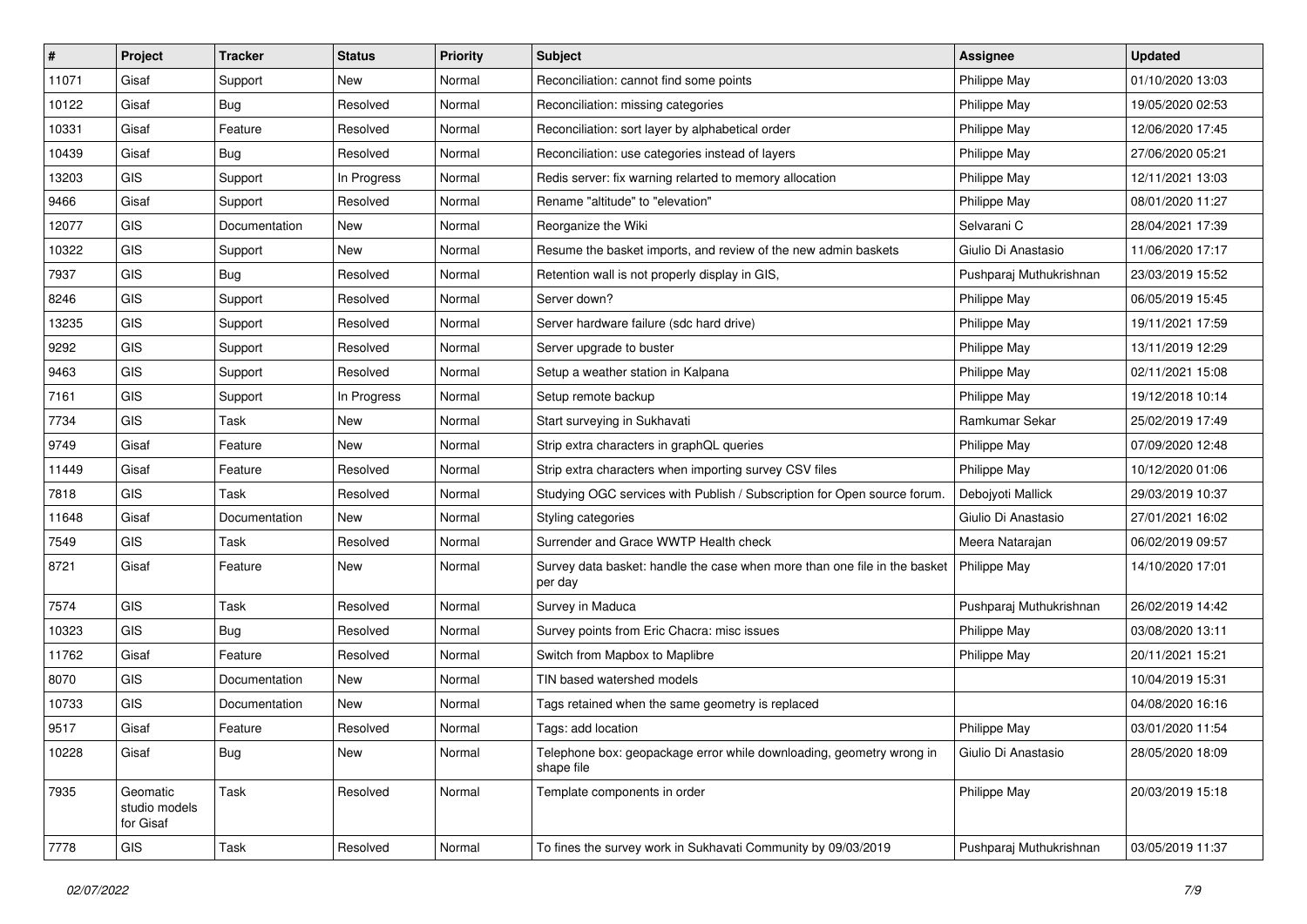| #     | Project                                | <b>Tracker</b> | <b>Status</b> | <b>Priority</b> | Subject                                                                                                              | Assignee                | <b>Updated</b>   |
|-------|----------------------------------------|----------------|---------------|-----------------|----------------------------------------------------------------------------------------------------------------------|-------------------------|------------------|
| 7548  | GIS                                    | Task           | Resolved      | Normal          | To finish the Kalpana line work and Shape file and include the D, E Cad<br>and shape file to master file             | Pushparaj Muthukrishnan | 03/05/2019 11:38 |
| 8450  | <b>GIS</b>                             | Support        | Resolved      | Normal          | Unable to Load Jupyter Lab                                                                                           | Philippe May            | 10/06/2019 15:52 |
| 8380  | GIS                                    | Task           | Feedback      | Normal          | Understanding Terrain Datasets for vector modelling of DTM using ArcGIS<br>concepts                                  | Debojyoti Mallick       | 07/06/2019 10:20 |
| 7984  | GIS                                    | <b>Task</b>    | Resolved      | Normal          | Understanding The Things Network and embedding it with Jupyter for Well<br>Data                                      | Debojyoti Mallick       | 29/03/2019 16:04 |
| 8486  | GIS                                    | <b>Task</b>    | In Progress   | Normal          | Understanding how to generate a DSM (Digital Surface Model) or DEM<br>(Digital Elevation Model) using Survey Points. | Debojyoti Mallick       | 03/07/2019 11:44 |
| 13992 | <b>GIS</b>                             | Documentation  | <b>New</b>    | Normal          | Units for Wind speed in automatic weather stations                                                                   | Giulio Di Anastasio     | 30/04/2022 19:37 |
| 9509  | Gisaf                                  | Feature        | Resolved      | Normal          | Update angular-plotly to 1.5.0                                                                                       | Philippe May            | 04/01/2020 12:05 |
| 10224 | Gisaf                                  | Support        | Resolved      | Normal          | Update gs.basemaps in Jupyter notebooks                                                                              | Philippe May            | 14/06/2021 16:15 |
| 12051 | GIS                                    | Support        | <b>New</b>    | Normal          | Update pgadmin                                                                                                       | Philippe May            | 22/04/2021 12:57 |
| 13982 | <b>GIS</b>                             | Support        | Resolved      | Normal          | Update server's storage                                                                                              | Philippe May            | 06/05/2022 14:38 |
| 8746  | GIS                                    | Task           | New           | Normal          | Updating and Standardizing Symbology and Color for features in the AV<br>Geomatics Portal.                           | Debojyoti Mallick       | 02/08/2019 16:08 |
| 7817  | GIS                                    | Feature        | New           | Normal          | Updating dates for 66 records in the Benches attribute table.                                                        | Pavneet Kaur            | 15/03/2019 15:03 |
| 12867 | GIS                                    | Support        | In Progress   | Normal          | Upgrade server (all virtual machines) to Debian bullseye                                                             | Philippe May            | 25/10/2021 17:34 |
| 10291 | GIS                                    | Support        | In Progress   | Normal          | Vacuum DB at reboot                                                                                                  | Philippe May            | 29/10/2021 11:44 |
| 7762  | GIS                                    | Documentation  | New           | Normal          | WEb resources for Open Drone Map                                                                                     | Giulio Di Anastasio     | 25/02/2019 10:34 |
| 7709  | Geomatic<br>studio models<br>for Gisaf | Feature        | Resolved      | Normal          | Waste water treatment plant improvements                                                                             | Philippe May            | 19/03/2019 23:58 |
| 12976 | GIS                                    | Feature        | <b>New</b>    | Normal          | Weather Station not recording data on 3rd October 2021                                                               | Giulio Di Anastasio     | 05/10/2021 23:07 |
| 12701 | GIS                                    | Bug            | Resolved      | Normal          | Weather Station not showing data since 24 July 2021                                                                  | Philippe May            | 12/08/2021 12:21 |
| 3472  | Gisaf                                  | Feature        | Resolved      | Normal          | Weather station graphs: choice of parameters                                                                         | Philippe May            | 10/03/2019 14:52 |
| 9552  | Gisaf                                  | Documentation  | Resolved      | Normal          | Weekly resampling - Starts on mondays                                                                                | Philippe May            | 25/07/2020 17:12 |
| 10569 | Gisaf                                  | Feature        | Resolved      | Normal          | Well Masterfile/Repository                                                                                           | Philippe May            | 19/12/2020 17:10 |
| 6538  | Gisaf                                  | <b>Bug</b>     | <b>New</b>    | Normal          | Well level: improve the form and input processing (dry checkbox)                                                     | Philippe May            | 12/03/2019 11:09 |
| 11649 | Gisaf                                  | Feature        | Resolved      | Normal          | Wells timeline dashboard misc. improvements                                                                          | Philippe May            | 27/01/2021 15:47 |
| 12288 | Geomatic<br>studio models<br>for Gisaf | Task           | Resolved      | Normal          | Wells water levels referenced to the mean sea level                                                                  | Giulio Di Anastasio     | 08/06/2021 10:25 |
| 10732 | Gisaf                                  | <b>Bug</b>     | Resolved      | Normal          | Wind Speed unit                                                                                                      | Philippe May            | 04/08/2020 16:52 |
| 13259 | GIS                                    | Support        | New           | Normal          | Wrong data from CSR AmbientWeather weather station                                                                   | Giulio Di Anastasio     | 03/02/2022 16:31 |
| 10693 | GIS                                    | Support        | Resolved      | Normal          | Wrong geometry type for category R54                                                                                 | Philippe May            | 30/07/2020 12:00 |